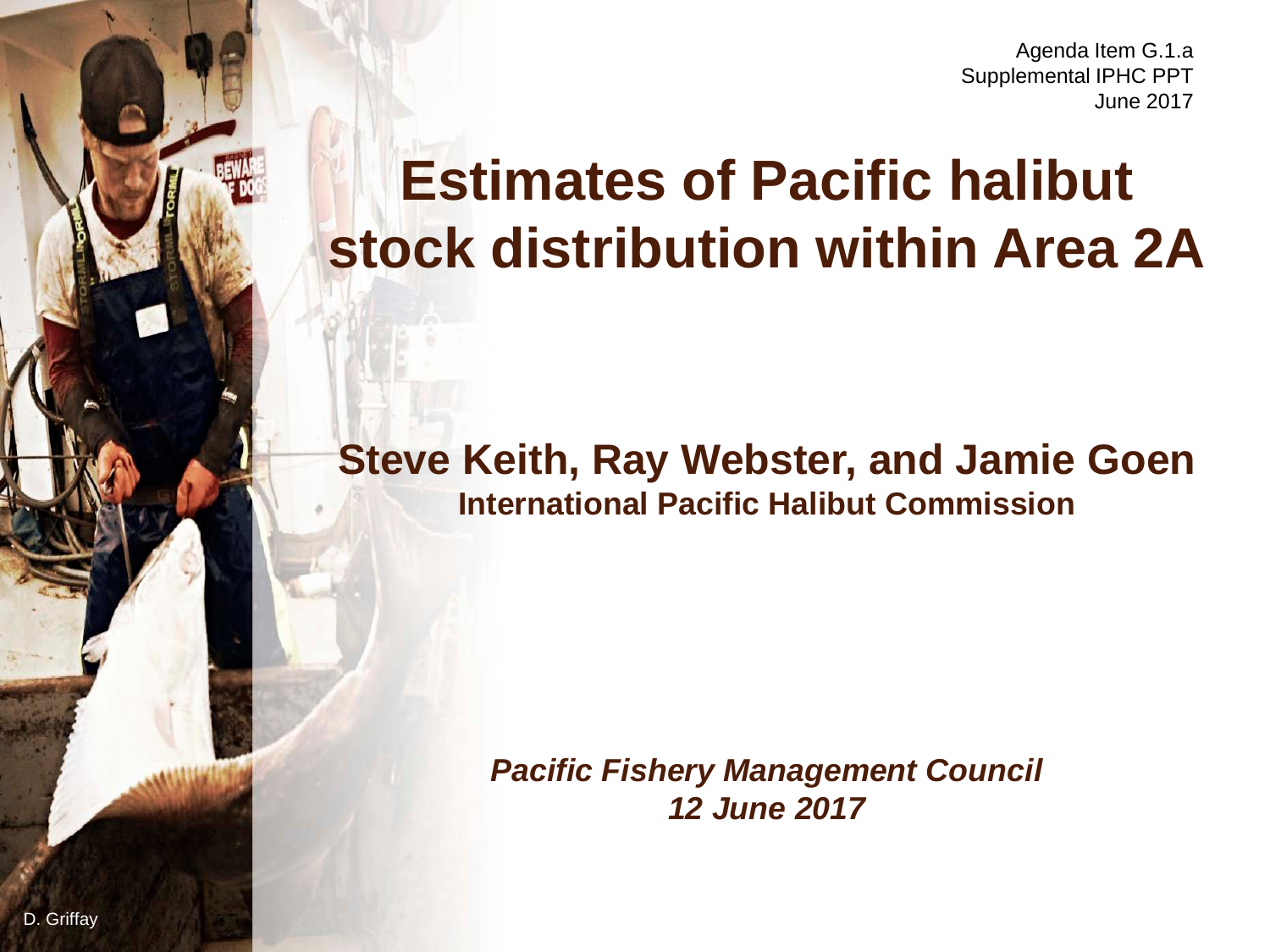# **IPHC setline survey**

- Annual survey of 96 stations in WA and OR in depths of 20-275 fm.
- Survey expansions:
	- 2011: Salish Sea and in depths of 10-20 and 275-400 fm in WA and OR
	- 2013: California to 40°N (20-275 fm only)
	- 2014: Salish Sea, California to 39°N, and 10-20 and 275-400 fm in WA, OR and CA

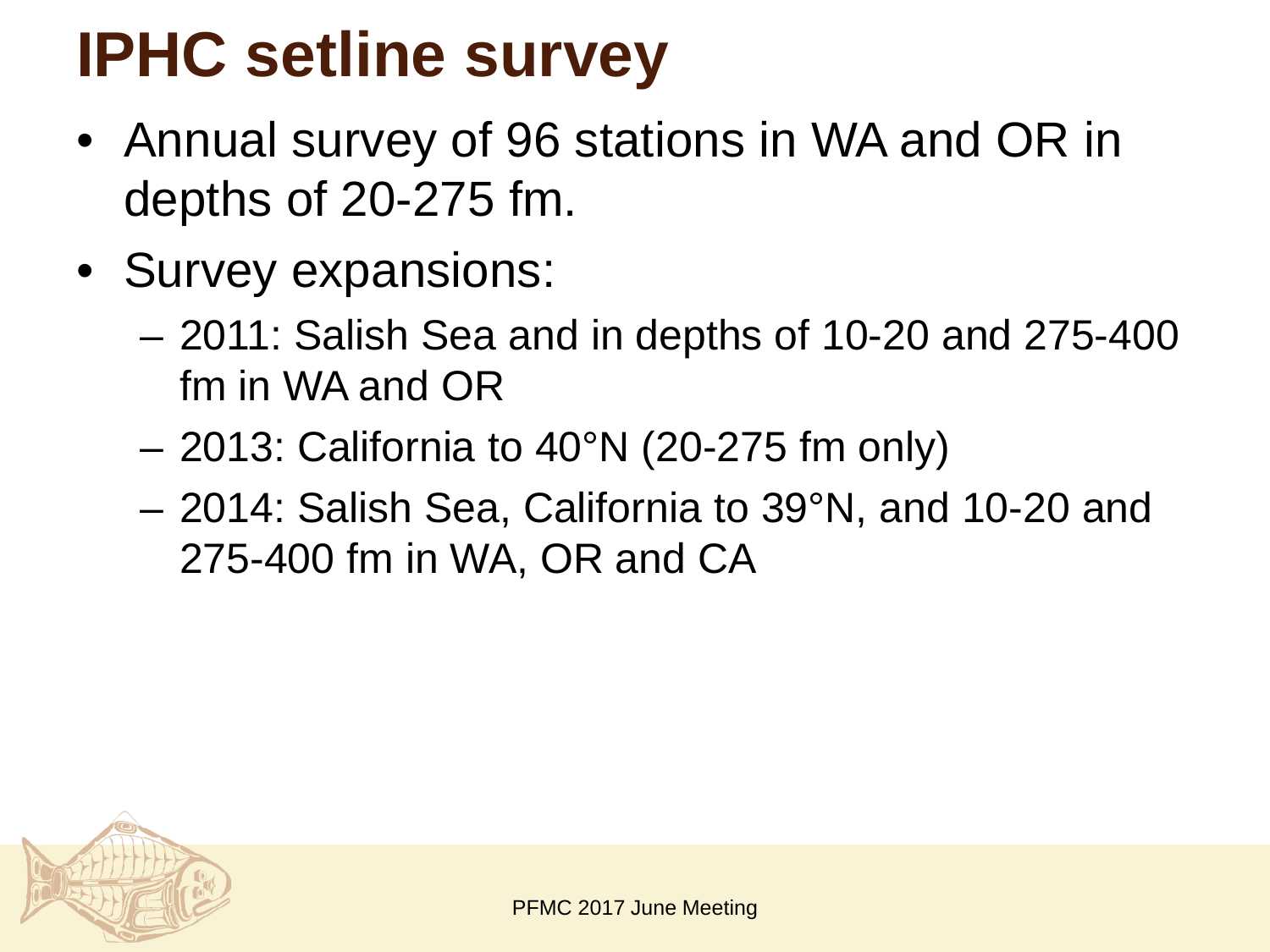#### 2014 IPHC setline survey stations in Area 2A





longitude (° W)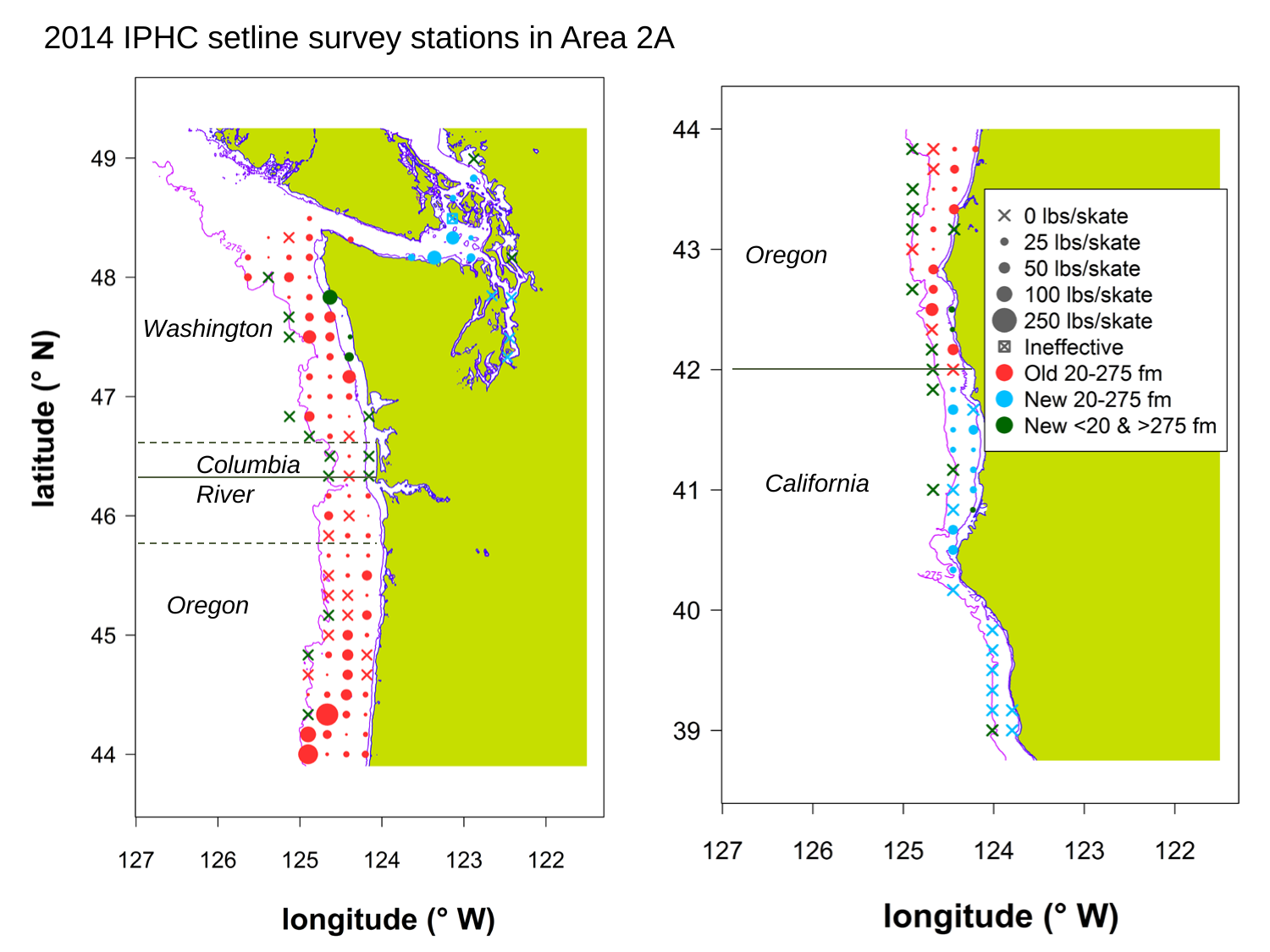# **WPUE density index**

- The IPHC currently uses the survey weight per unit effort (WPUE, units lb/skate) of Pacific halibut with fork length greater the 81.3 cm (commercial size limit) to estimate the stock distribution among regulatory areas.
- The WPUE density index is multiplied by bottom area to get a biomass index for a region.
- A region's share of total biomass is then calculated by dividing that region's biomass index by the sum of all regions' biomass indices.

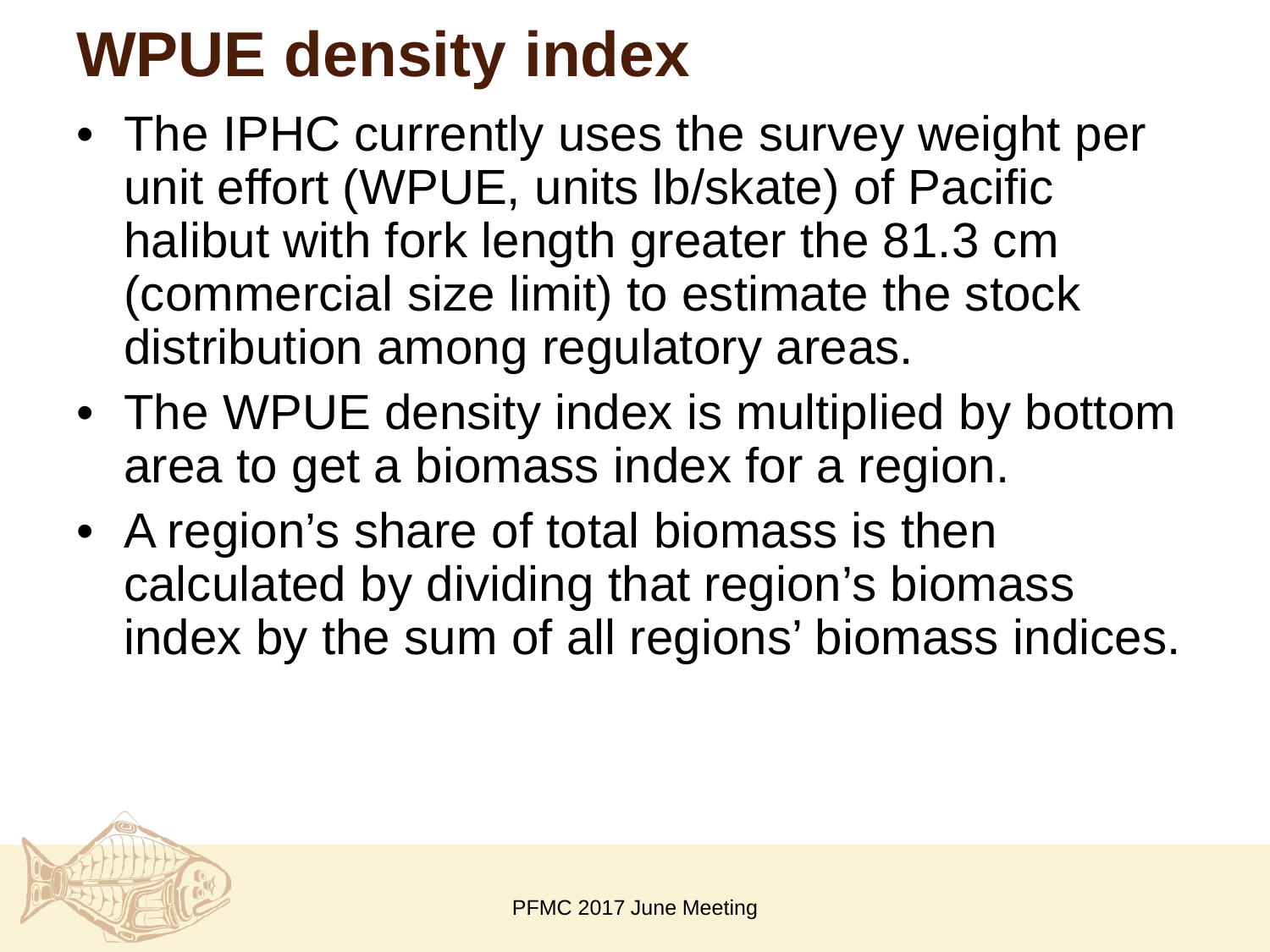# **WPUE estimation**

- The raw survey data are used as the primary input in space-time models for estimating WPUE indices.
- Modelling allows us to estimate indices even in regions that lack survey coverage in a given year.
- Uncertainty in estimates will be high for regions with few survey stations, and for regions with no recent survey coverage.

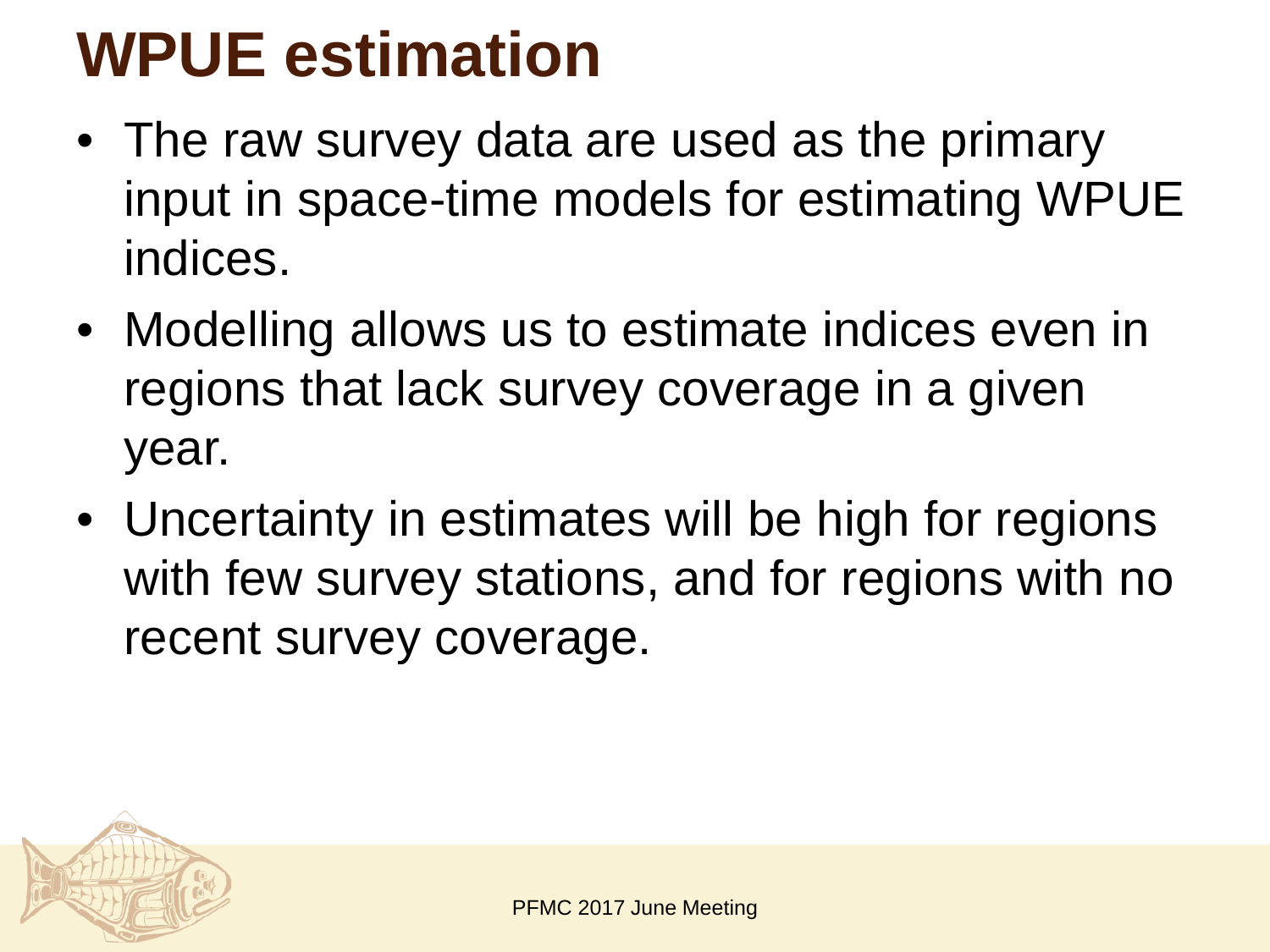# **Survey WPUE (raw data, lb/skate)**

| Year | <b>Washington</b> |    | <b>Columbia River</b> |    | <b>Oregon</b> |    | <b>California</b> |    |
|------|-------------------|----|-----------------------|----|---------------|----|-------------------|----|
|      | <b>Mean</b>       | N  | <b>Mean</b>           | N  | <b>Mean</b>   | N  | <b>Mean</b>       | N  |
| 1998 |                   |    |                       |    |               |    |                   |    |
| 1999 | 50.7              | 25 | 12.3                  | 9  | 34.5          | 50 |                   |    |
| 2000 |                   |    |                       |    |               |    |                   |    |
| 2001 | 99.9              | 25 | 26.0                  | 9  | 15.0          | 50 |                   |    |
| 2002 | 80.8              | 25 | 5.1                   | 9  | 14.5          | 50 |                   |    |
| 2003 | 54.5              | 25 | 6.7                   | 9  | 8.5           | 50 |                   |    |
| 2004 | 61.9              | 25 | 6.4                   | 9  | 13.2          | 50 |                   |    |
| 2005 | 71.9              | 25 | 10.3                  | 9  | 9.3           | 50 |                   |    |
| 2006 | 36.8              | 25 | 4.6                   | 9  | 8.0           | 50 |                   |    |
| 2007 | 52.4              | 25 | 1.8                   | 9  | 4.9           | 50 |                   |    |
| 2008 | 40.3              | 25 | 2.0                   | 9  | 10.5          | 50 |                   |    |
| 2009 | 17.0              | 25 | 0.6                   | 9  | 4.9           | 50 |                   |    |
| 2010 | 27.5              | 25 | 2.6                   | 9  | 14.0          | 50 |                   |    |
| 2011 | 26.0              | 52 | 8.7                   | 15 | 22.7          | 67 |                   |    |
| 2012 | 46.2              | 30 | 5.0                   | 11 | 25.7          | 54 |                   |    |
| 2013 | 31.7              | 30 | 6.5                   | 11 | 23.3          | 55 | 22.1              | 15 |
| 2014 | 21.2              | 53 | 6.4                   | 15 | 21.1          | 67 | 9.2               | 27 |
| 2015 | 47.0              | 30 | 27.5                  | 11 | 23.2          | 55 |                   |    |
| 2016 | 37.5              | 30 | 23.7                  | 11 | 26.2          | 54 |                   |    |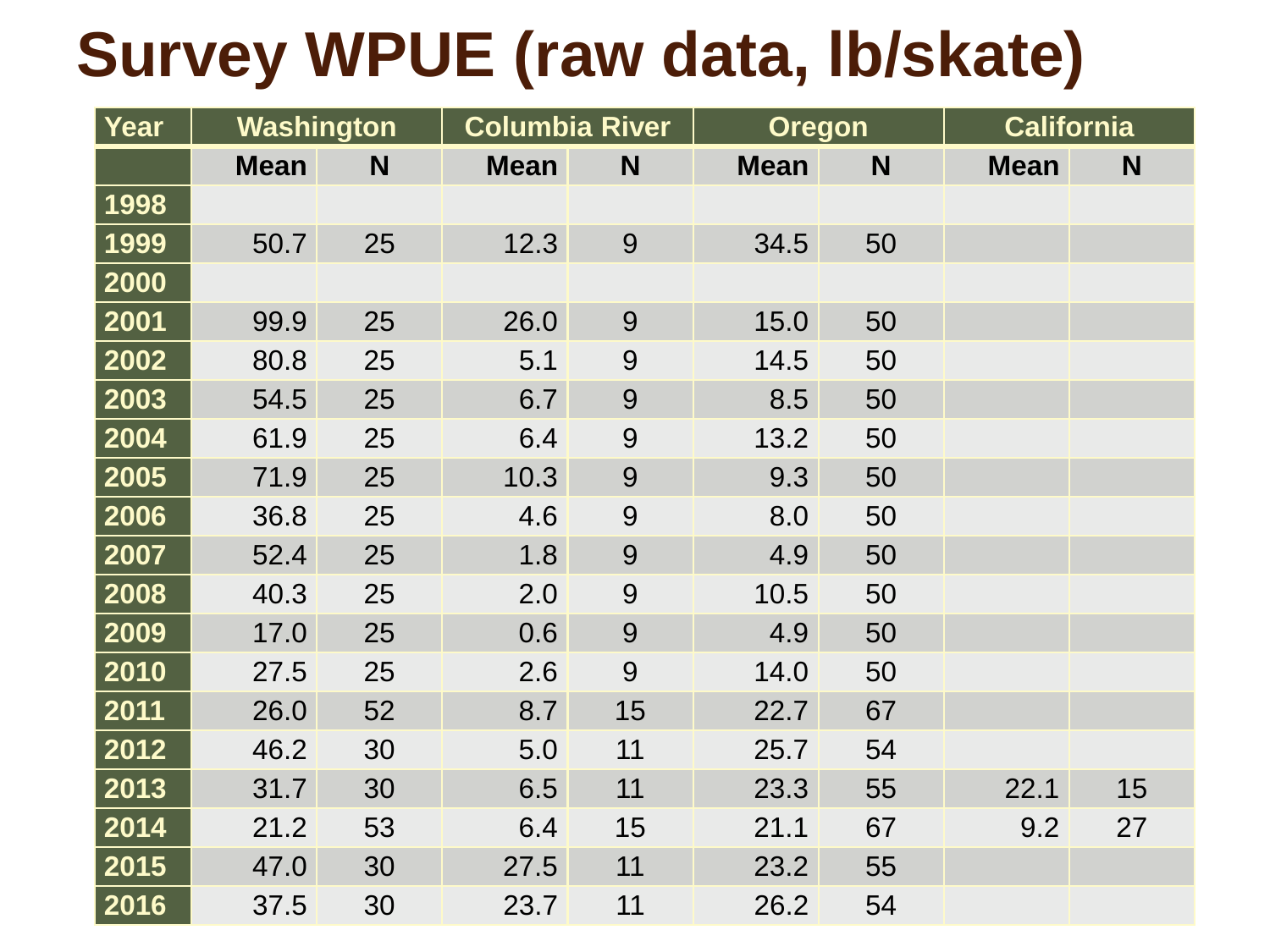## **Estimated WPUE 1998-2016: states**

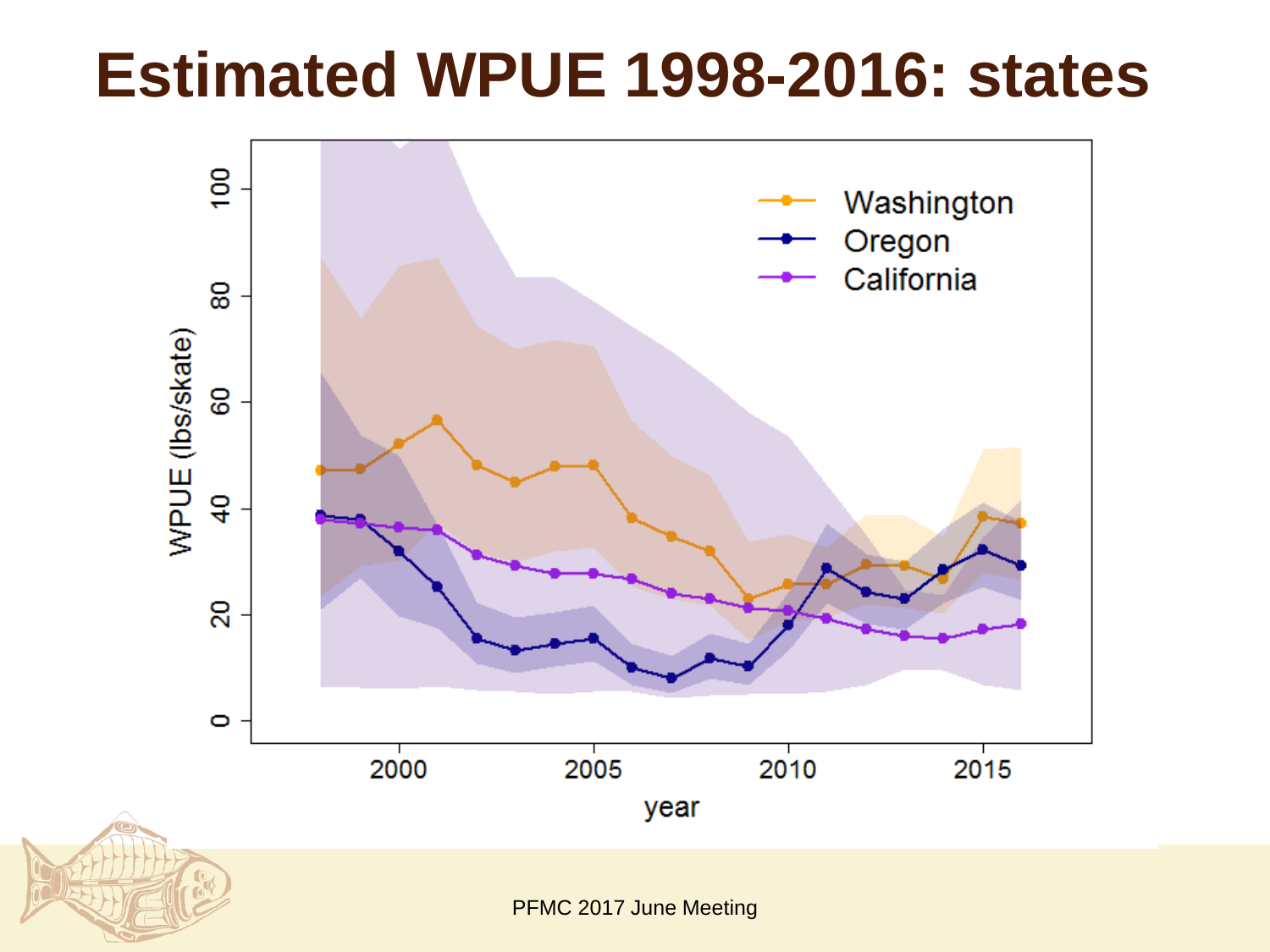## **Estimated WPUE 1998-2016: regions**

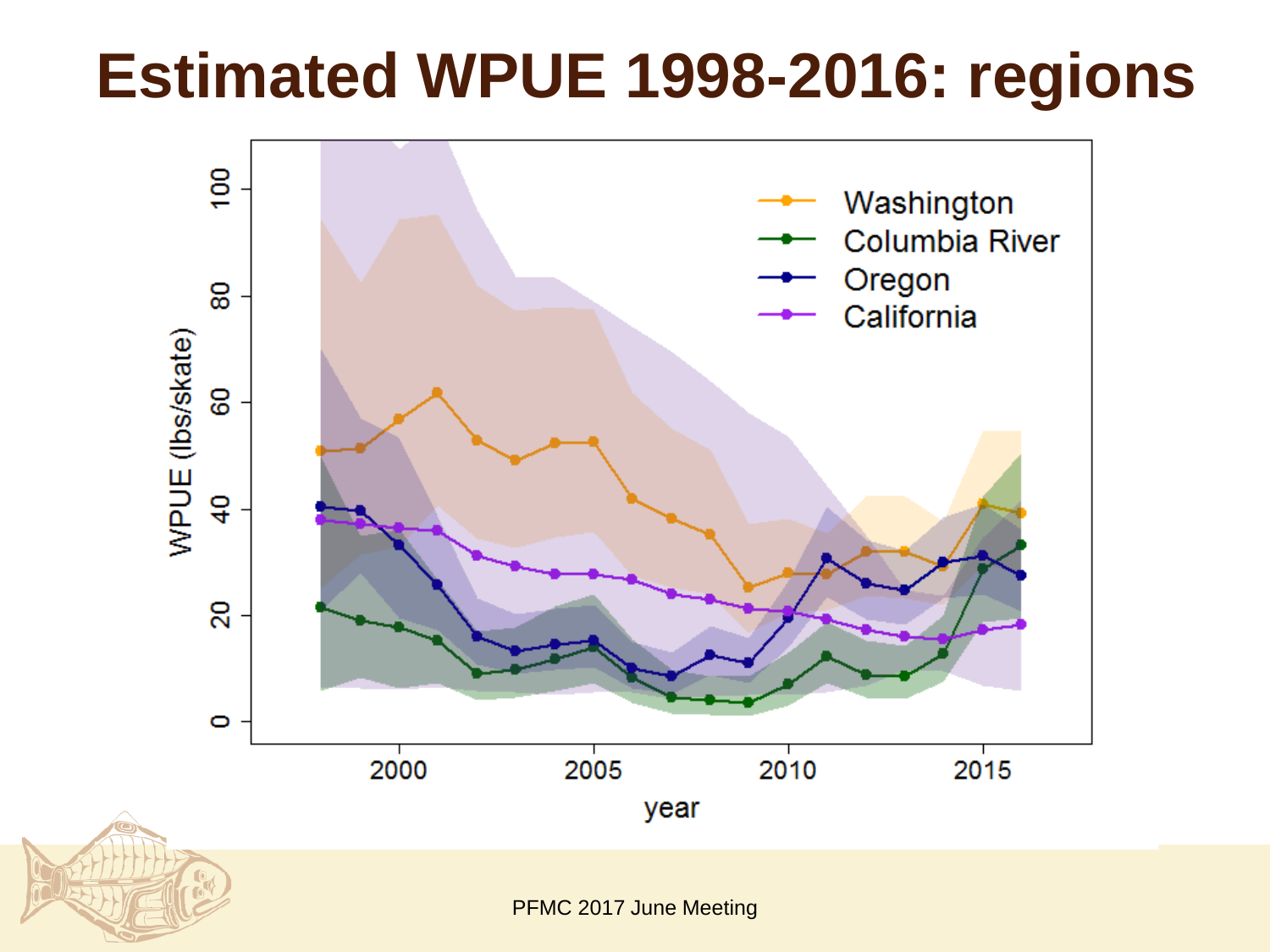### **Bottom areas for Area 2A states and regions**

| <b>State</b>         | Bottom area (nmi <sup>2</sup> ) |
|----------------------|---------------------------------|
| Washington           | 6407                            |
| Oregon               | 7954                            |
| California (to 39°N) | 3153                            |

| <b>Region</b>         | Bottom area (nmi <sup>2</sup> ) |
|-----------------------|---------------------------------|
| Washington            | 5769                            |
| <b>Columbia River</b> | 1767                            |
| Oregon                | 6826                            |
| California (to 39°N)  | 3153                            |

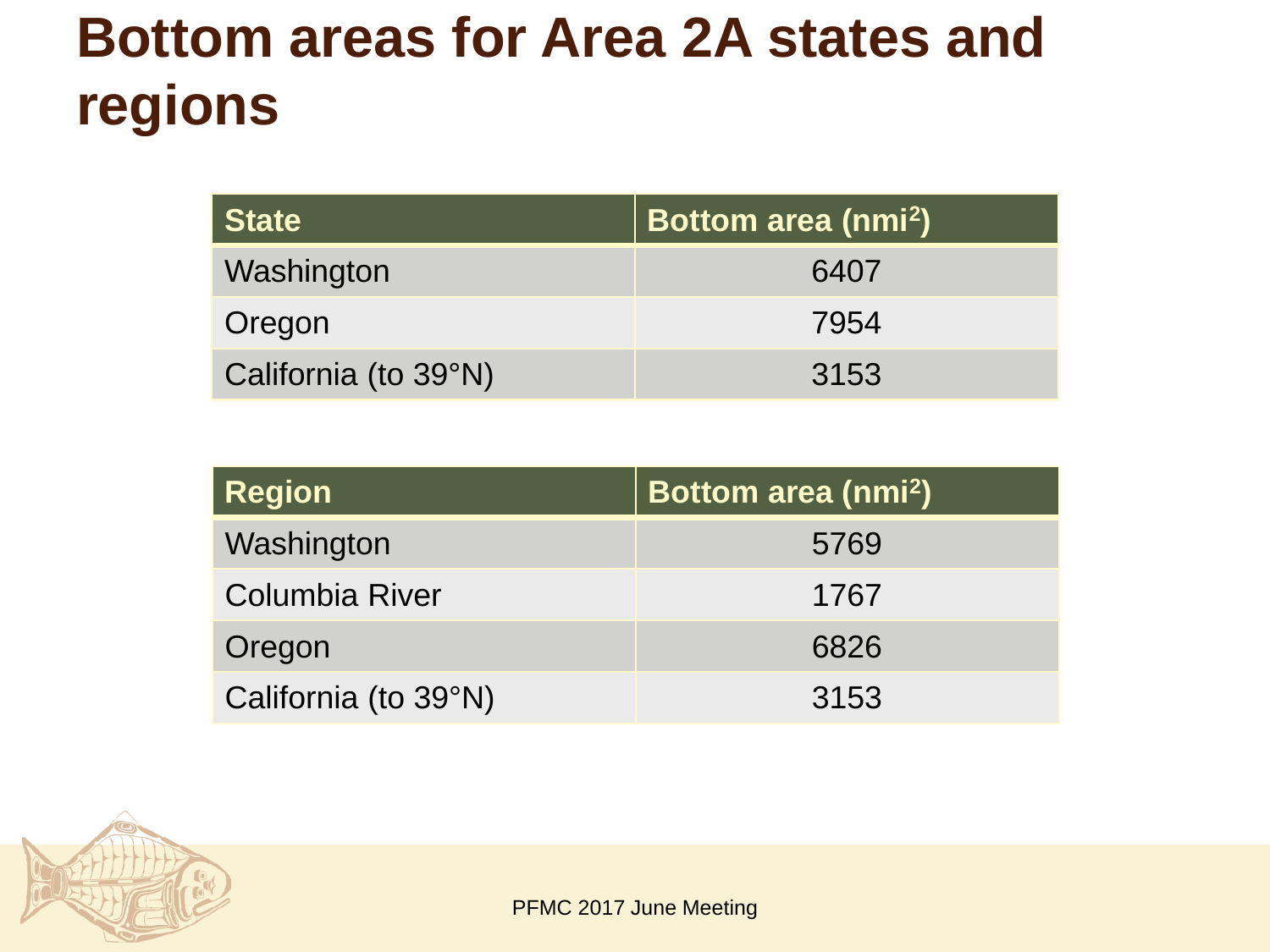### **Estimated biomass distribution (%) with 95% intervals, 2012-2016**

| Year | Washington        | <b>Oregon</b>     | <b>California</b> |
|------|-------------------|-------------------|-------------------|
| 2012 | 43.3 (34.6, 52.6) | 44.3 (35.7, 53.7) | 12.4(5.4, 22.9)   |
| 2013 | 44.4 (36.0, 53.0) | 43.5 (35.4, 52.2) | 12.1 (7.7, 17.8)  |
| 2014 | 38.3 (30.6, 46.4) | 50.7 (42.7, 58.9) | 11.0(6.9, 16.1)   |
| 2015 | 44.2 (35.6, 53.2) | 46.0 (37.6, 54.7) | 9.8(4.2, 17.9)    |
| 2016 | 45.0 (35.2, 55.7) | 44.3 (34.7, 53.4) | 10.7(3.7, 22.1)   |

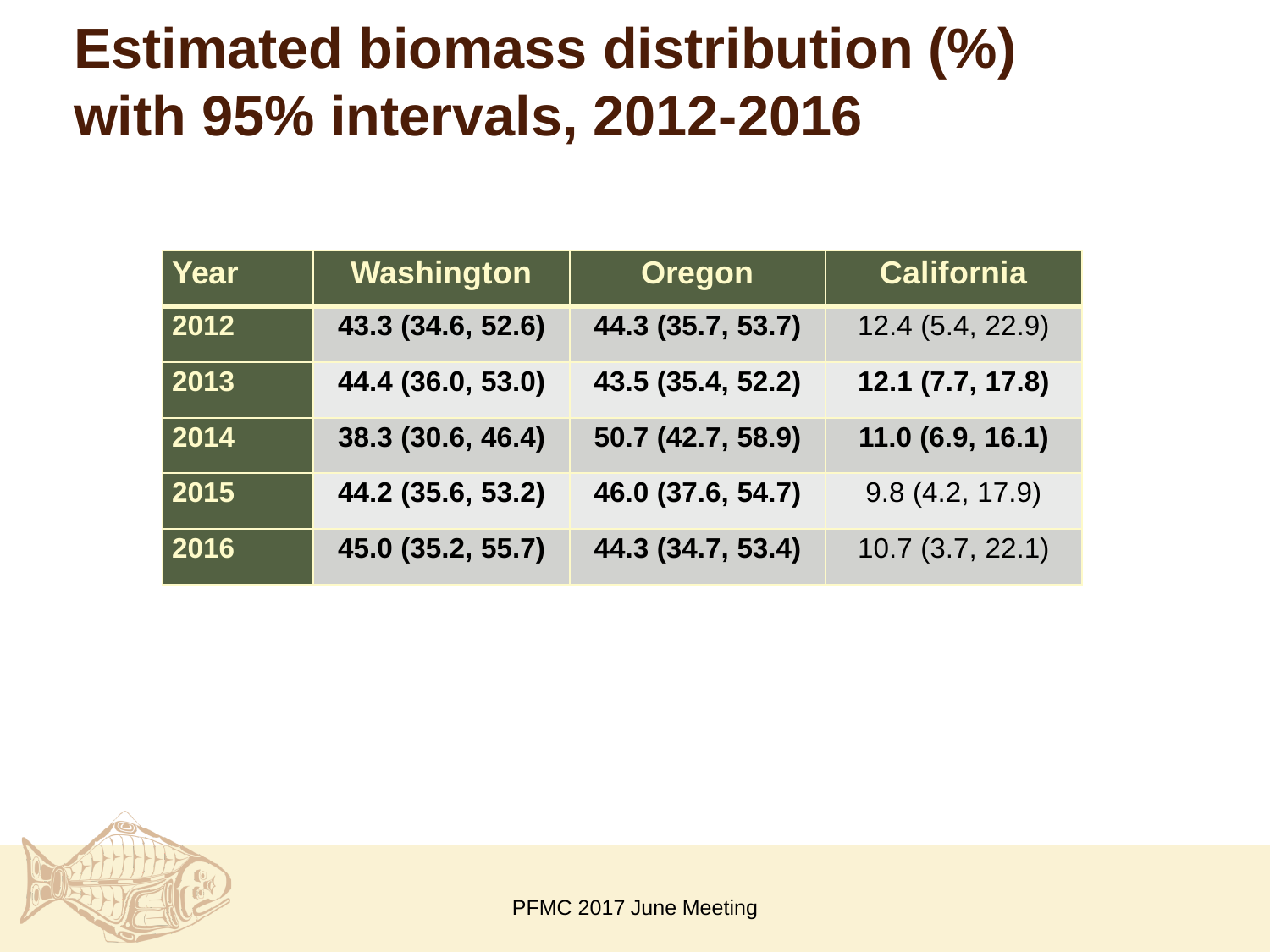### **Estimated biomass distribution (%) with 95% intervals, 2012-2016**

| Year | Washington        | <b>Columbia River</b> | <b>Oregon</b>     | <b>California</b> |
|------|-------------------|-----------------------|-------------------|-------------------|
| 2012 | 42.6 (33.9, 52.0) | 3.7(1.9, 6.3)         | 41.3 (32.6, 50.6) | 12.5(5.4, 23.0)   |
| 2013 | 43.9 (35.6, 52.7) | 3.6(1.8, 6.1)         | 40.3 (32.3, 49.0) | 12.2 (7.8, 17.9)  |
| 2014 | 37.8 (30.2, 45.8) | 5.1(3.0, 8.1)         | 46.0 (38.0, 54.4) | 11.1 (7.0, 16.3)  |
| 2015 | 42.5 (34.1, 51.4) | 9.2(5.8, 13.3)        | 38.5 (30.6, 46.7) | 9.8(4.2, 17.8)    |
| 2016 | 42.6 (32.9, 53.3) | $11.1$ (6.6, 16.8)    | 35.6 (27.1, 44.6) | 10.7(3.7, 22.1)   |

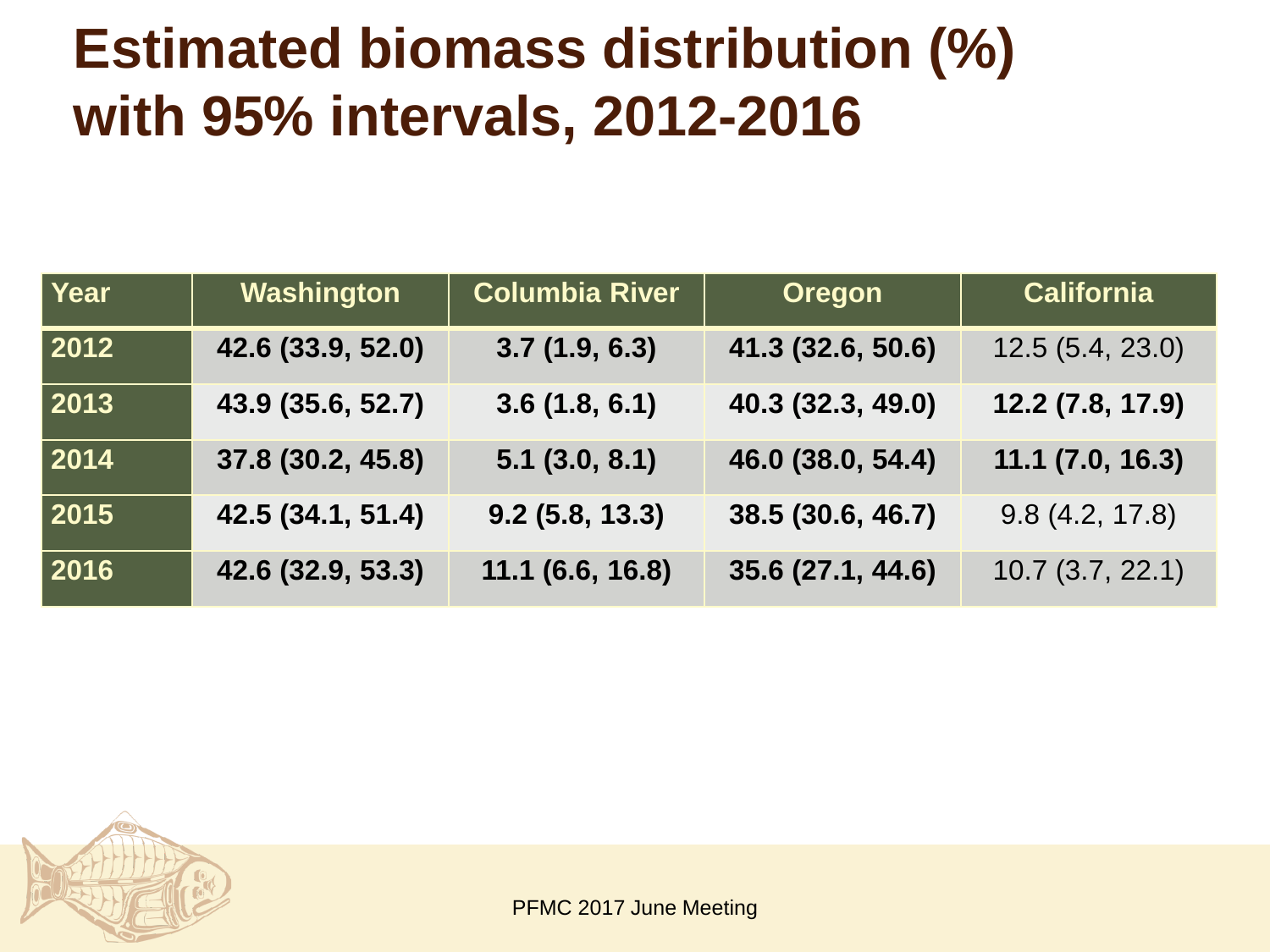# **Biomass distribution summary**

- We estimate the following range of state shares of Pacific halibut biomass north of 39°N for the past 5 years:
	- 38-45% in WA
	- 44-51% in OR
	- 10-12% in CA
- We estimate the following range of regional shares of Pacific halibut biomass north of 39°N for the past 5 years:
	- 38-44% in WA
	- 4-11% in Columbia River
	- 36-46% in OR
	- 10-12% in CA

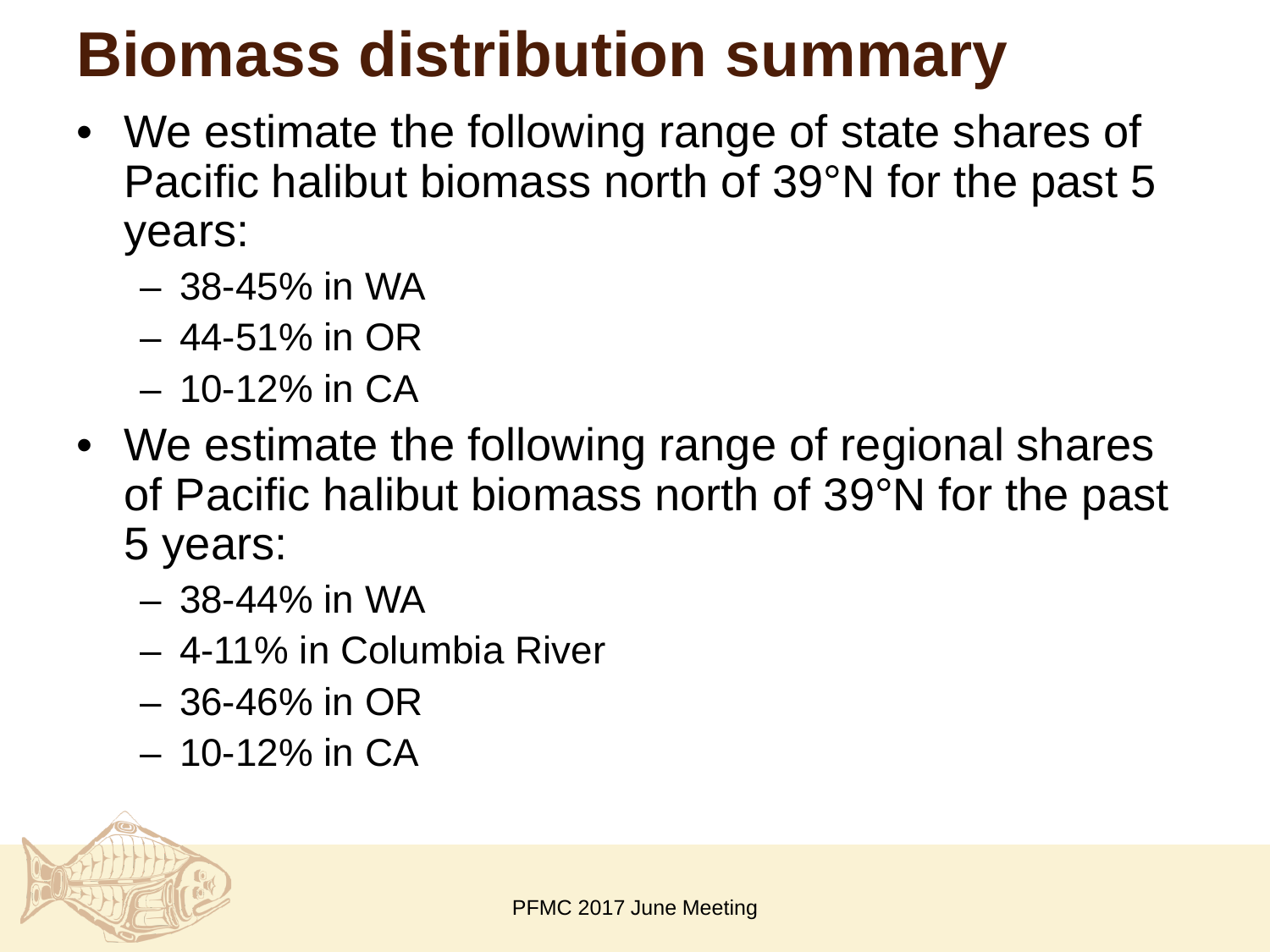# **Biomass distribution summary**

- Uncertainty in all estimates is high, and has increased quickly in CA as time passes since the 2014 survey.
- The most precise estimates come from 2014, the year of greatest survey coverage.
- However, the most recent estimates represent our best understanding of the current stock distribution
	- The high uncertainty in the 2016 CA estimate shows that we really know little of how the biomass in this region has changed in the last two years.

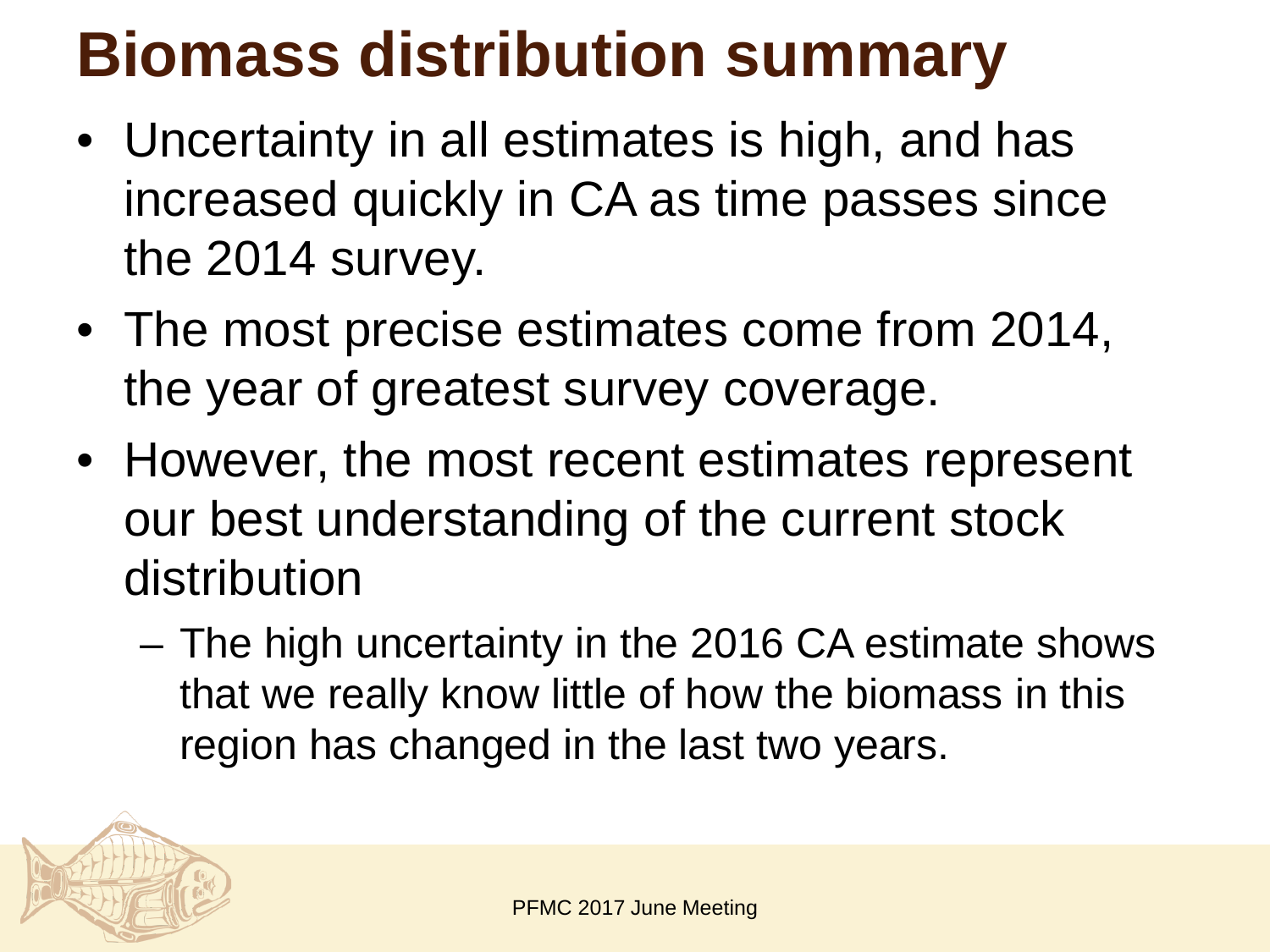## **Other Matters**

- IPHC request for PFMC to consider moving away from a directed commercial derby fishery to:
	- Increase safety
	- Reduce regulatory discards (wastage)
	- Increase flexibility for fishers and processors
- Pilot observer coverage in 2017 on directed commercial derby fishery.